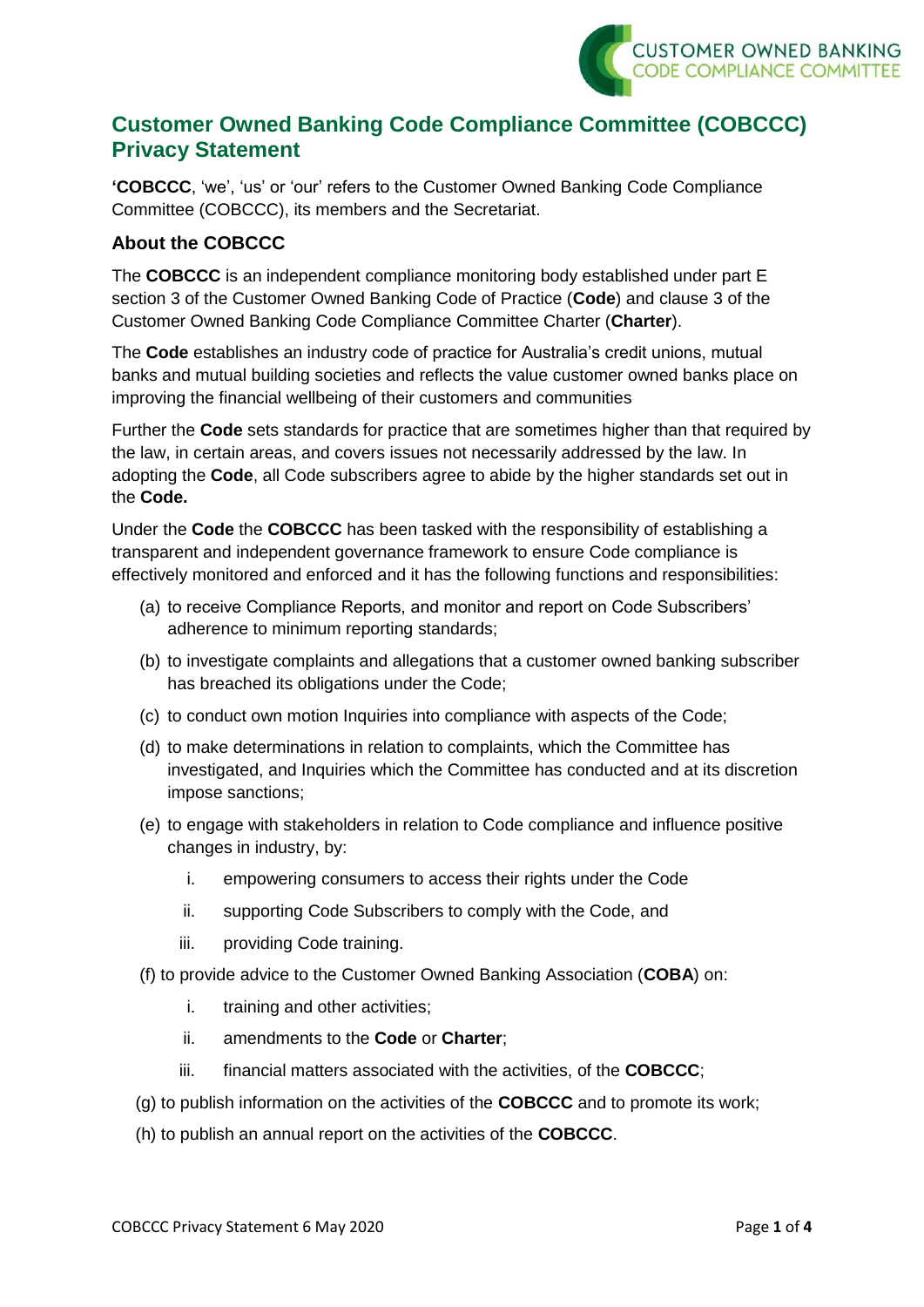

We publish and share information about our compliance and monitoring activities and provide information to government, regulators, consumers, small business and the community.

So that we can carry out our function and perform our activities we work with a carefully selected group of third parties that include the Australian Financial Complaints Authority (**AFCA**), **COBA**, Code subscribers and parties to **COBCCC** investigations, technology and data companies.

Our work with them often involves sharing personal information and this Statement sets out how and when we share that information.

### **Our Commitment**

We are bound to comply with the Privacy and Confidentiality obligations that are set out under the **Code** and the **Charter** as they apply to information provided to it by Code Subscribers and parties to the Committee's investigations, and choose to abide by the Privacy Act 1988 (including the Australian Privacy Principles, and Mandatory Data Breach Notification) which sets out the principles for the appropriate and secure handling of all personal information that we collect, use, disclose and store.

We are committed to handling all personal information carefully, responsibly and securely ensuring that we manage personal information in an open and transparent way.

The Committee will also comply with its obligations related to Privacy and Confidentiality under the 2014 Customer Owned Banking Code of Practice and the Committee's Charter**.**

### **Notification of our Privacy Statement**.

When we collect personal information about an individual, we will, notify the individual of our privacy statement by:

- Publishing the privacy statement on the COBCCC website; and
- Providing a copy of the Privacy Statement on request.

#### **Personal Information (PI)**

PI is defined as "information or an opinion, whether true or not, in a material form or not, about an identified individual or an individual who is reasonably identifiable. Common examples include; name, address, email address, date of birth, tax file number, or bank account details.

#### **The personal information, we collect and hold**

Most of the personal information we collect will be collected directly from the individual and may include their full name, address, telephone numbers, email, date of birth and gender.

We will usually collect personal information directly from the individual, by email, via an online form published on the **COBCCC's** website, by written correspondence, from a telephone conversation or by facsimile transmission.

We may also collect personal information about the individual that is publicly available – for example, on social media or available from public registers e.g. Australian Securities and Investments Commission (**ASIC**), Australian Business Register (**ABR**). We will only collect this information if it is impractical to collect it directly from the individual, or when we're permitted to do so.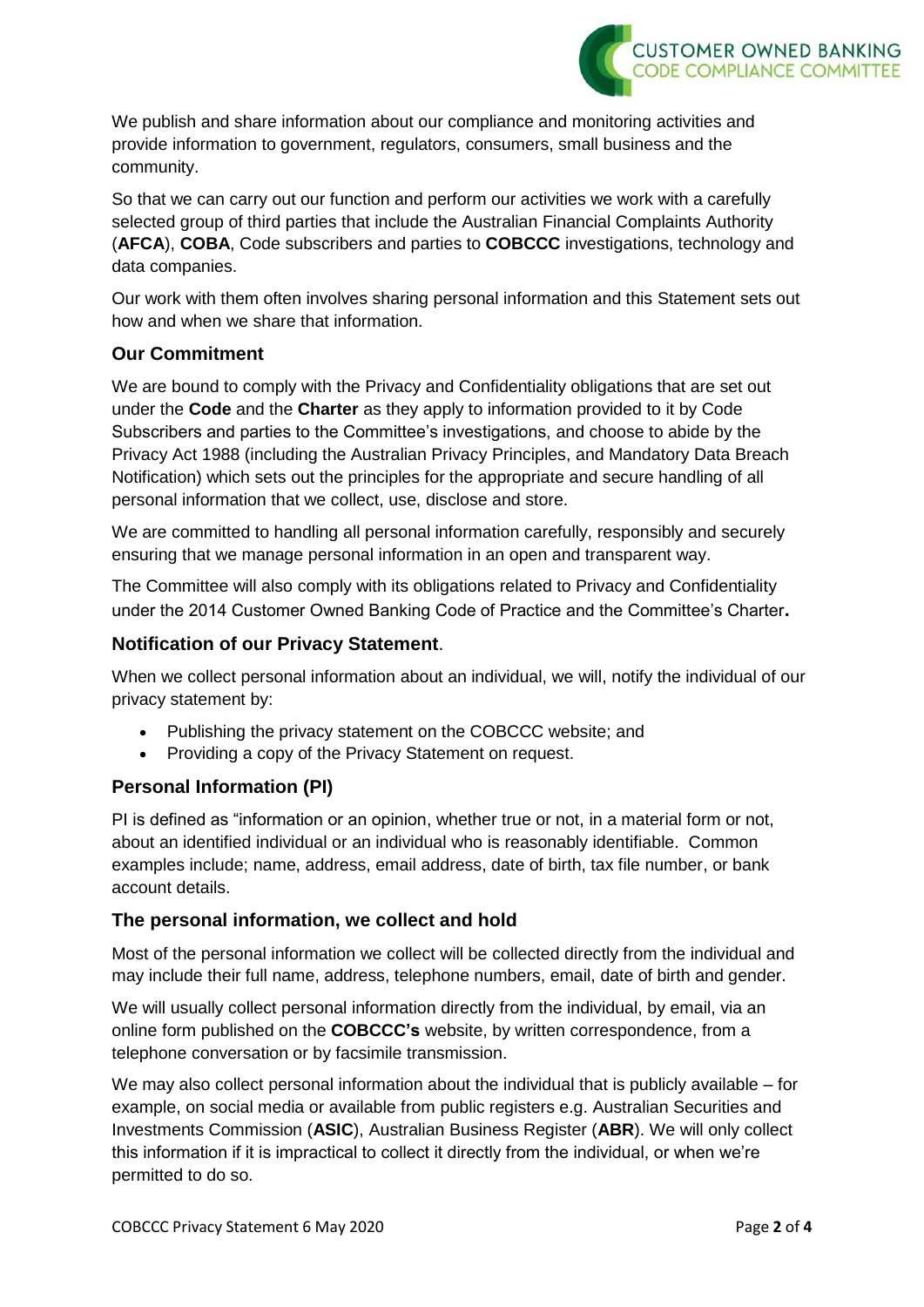

# **Sensitive information**

Individuals or their representatives may provide us with sensitive personal information which may include health or medical information about an individual, where the information is reasonably necessary for us to undertake one or more of our functions or activities.

We ensure that individuals have always provided explicit consent to the collection and distribution of their sensitive information.

### **Consent**

We will always seek the consent of an individual before disclosing any personal information and any consent that we require from an individual to enable us to carry out our functions or activities, and collect, use or share, personal or sensitive information of the individual; will be recorded in **AFCA**'s case management system.

### **When we get information, we didn't ask for**

Sometimes we may receive personal information that we haven't asked for. If we think this information is needed, we will keep it securely; otherwise, we will take reasonable steps to destroy or de-identify it as soon as practicable.

### **Anonymity and pseudonymity**

When dealing with us, individuals may choose not to identify themselves or want to use a pseudonym. This may prevent us from being able to carry out some or all of the functions for which personal information is required, including investigating an allegation, or where certain personal information has not been provided.

Individuals who contact us by telephone are not always required to disclose their identity.

#### **How we use personal information**

We may use personal information for the functions and activities that are concerned with:

- investigating and determining allegations from any person that a Code subscribing customer owned banking institution has breached the **Code**
- monitoring institutions' compliance with the **Code**, including initiating its own Inquiries into institutions' compliance with the **Code**, and
- monitoring aspects of the Code referred to the Committee by **COBA**.
- complying with legal and regulatory obligations, and if otherwise permitted or required by law, or
- for any another purpose and only with the individuals informed consent, unless it has been withdrawn.

#### **How we share personal information**

We only share personal information as described above with third parties for the agreed purpose.

We may also share personal information with third parties if permitted or required by law. Sharing personal information with a third party for any other purpose will only be done with the prior consent of the individual in the manner set out above.